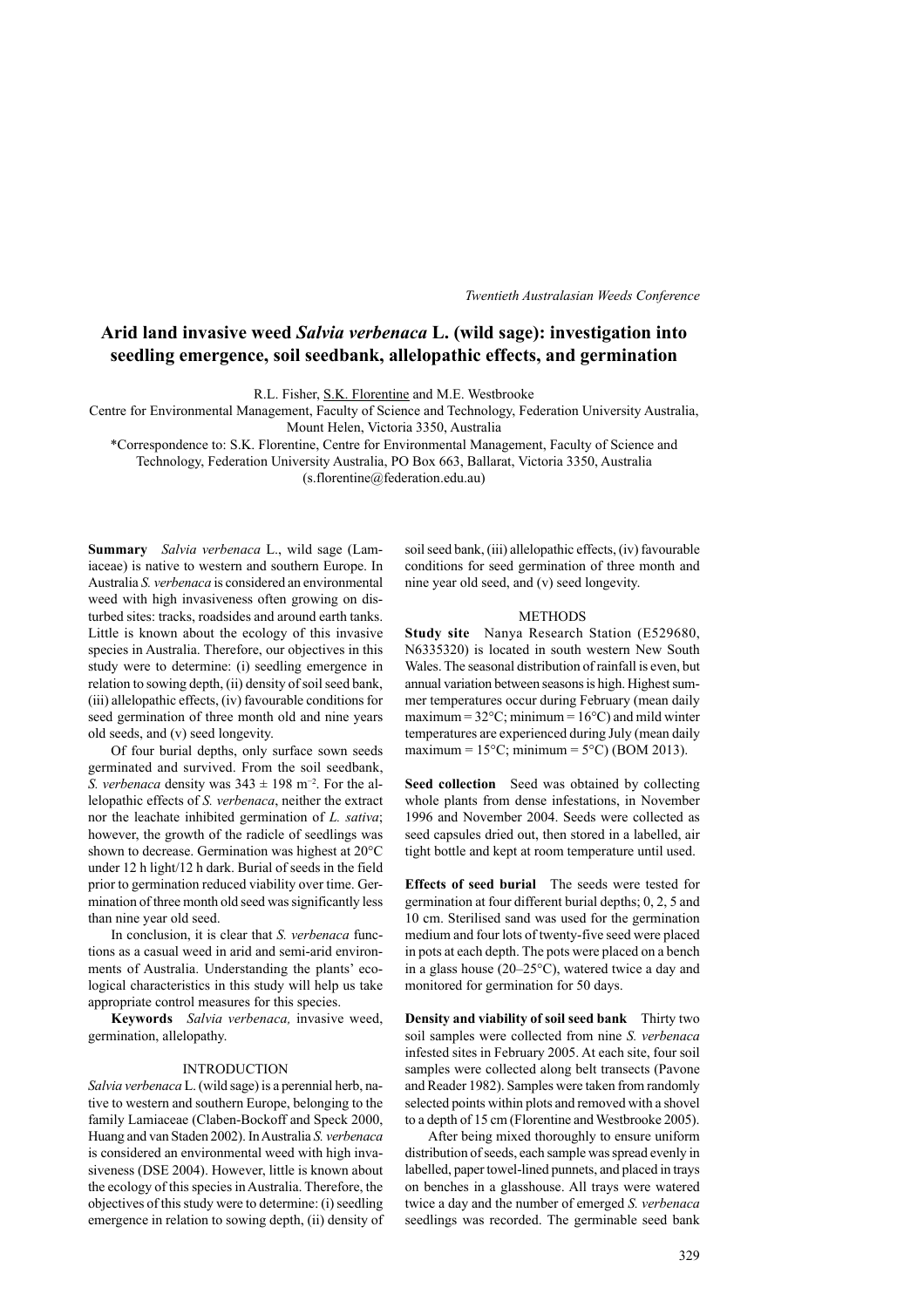density was calculated as the number of *S. verbenaca* seeds that germinated under favourable water and temperature conditions within 90 days (Florentine and Westbrooke 2005).

**Allelopathy: effect of exposure of seed to varying concentration of extract and leachate**  To determine the effect of metabolites produced by *S. verbenaca* on the germination and growth of other species, seeds of *Lactuca sativa* L. (Lettuce cv. Great Lakes; Yates seeds) were germinated in two different solutions; an aqueous extract and a leachate of *S. verbenaca*.

The aqueous extract was prepared from dried leaves and foliage of *S. verbenaca*, by placing 30 g of ground material in a 500 mL flask with 240 mL of deionised water and shaking the flask for two hours. The leachate was prepared by soaking 30 g of fresh leaves in 240 mL of deionised water for 24 hours. Both solutions were filtered and refrigerated until used.

*Lactuca sativa* seeds were germinated at a constant temperature of 20°C in four different concentrations of each extract; 0% (Control), 6%, 9% and 12.5%. To test for the effects of each solution on growth, the length of the radicle was measured three days after it had emerged from each seed.

**Investigation of the temperature and light requirements of three month old and nine year old seeds**  Four lots of 25 seeds were surface sterilized with 6% sodium hypochlorite for one minute and placed in labelled Petri dishes that were lined with two moistened filter papers. Petri dishes were placed in incubators set at 20, 25, 30 and 35°C, under a 12 h light/12 h dark regime. For the 24 h dark treatment the dishes were wrapped in aluminium foil. All samples were kept moist until the experiment was terminated, after 50 days. Seeds were checked every 24 hours, with germinants counted and removed.

**Germination of three month old and nine year old seeds after burial in the field**  To assess viability of seed following burial, twenty five small, fine-mesh nylon bags containing nine year-old and three monthold seed were buried in the field and retrieved over the duration of a year. Twenty five seeds were placed into each bag and the bags were buried in groups of five at a depth of 5 cm deep (Grigulis *et al*. 2001). Bags were removed periodically; at one week, three months, five months, and seven months after burial. After retrieval, seeds were sorted and assessed under a microscope for damage and germinated as per the optimum temperature and light requirements.

# RESULTS

**Seed burial**  Of the four burial depths, only surface sown seed germinated and survived. 52% of the seeds that germinated did so within eight days and the remainder over the next eight days (16 days in total). No seedlings emerged, from either the nine year old or the three month old seed, from the 2, 5 or 10 cm burial depths.

A significant difference (F 5.45,  $P = 0.04$ ) was observed between the mean number of seedlings that emerged from nine year old seeds  $(3.18 \pm 0.97)$  and three month old seeds  $(1.92 \pm 1.42)$ .

**Soil seedbank**  A total of 2233 individuals belonging to ten species germinated from the soil seed bank. Of these, 64% were native species and 36% were exotic. The frequency of *S. verbenaca* was higher than any other species (24.74%), with a mean density across all collection sites of  $343 \pm 198$  seedlings m<sup>-2</sup>.

Between sites, the density of *S. verbenaca* differed significantly (F 4.01,  $P = 0.01$ ) with the most significant ( $P \le 0.01$ ) difference being attributed to seedling density at a single site,  $1830 \pm 61.85$  seedlings m<sup>-2</sup>. The seedling density for the other sites ranged from 0 to 655 seedlings m−2 .

**Allelopathy**  Full germination was recorded for *L. sativa* seeds exposed to both the extract and leachate. The difference between the mean radicle length for each solution type was significant (F 37.67,  $P = 0.01$ ). Growth of the radicle was inhibited by both the extract and the leachate, with the extract treatment having a stronger inhibitory effect  $(1.00 \pm 0.50 \text{ mm})$  than the leachate  $(1.29 \pm 0.27 \text{ mm})$ .

Concentration of solution was the most significant influence on radicle growth overall, with the difference between the 0% and 12.5% concentrates (mean diff. 0.95 mm) and the lowest difference was between the 9% and 12.5% concentrates (mean diff. 0.18 mm).

**Optimum temperature and light requirements**  There was no overall significant difference in the mean period of final germination (F 2.45,  $P > 0.12$ ) and the mean period for final germination was relatively short. Three month old seed germinated within  $4.63 \pm 1.07$ days and nine year old seed germinated within  $3.74 \pm$ 1.27 days. Final germination varied according to age of seed ( $F = 12.00$ ,  $P = 0.01$ ) and was significantly higher for nine year old seeds  $(1.84 \pm 0.22$  seeds) compared to three month old seeds  $(1.62 \pm 0.59 \text{ seeds}).$ 

The response to temperature was significant (F  $6.12$ ,  $P = 0.001$ ) with the highest germination observed at  $20^{\circ}$ C under 12 h light/12 h dark (1.89  $\pm$  0.26 days).